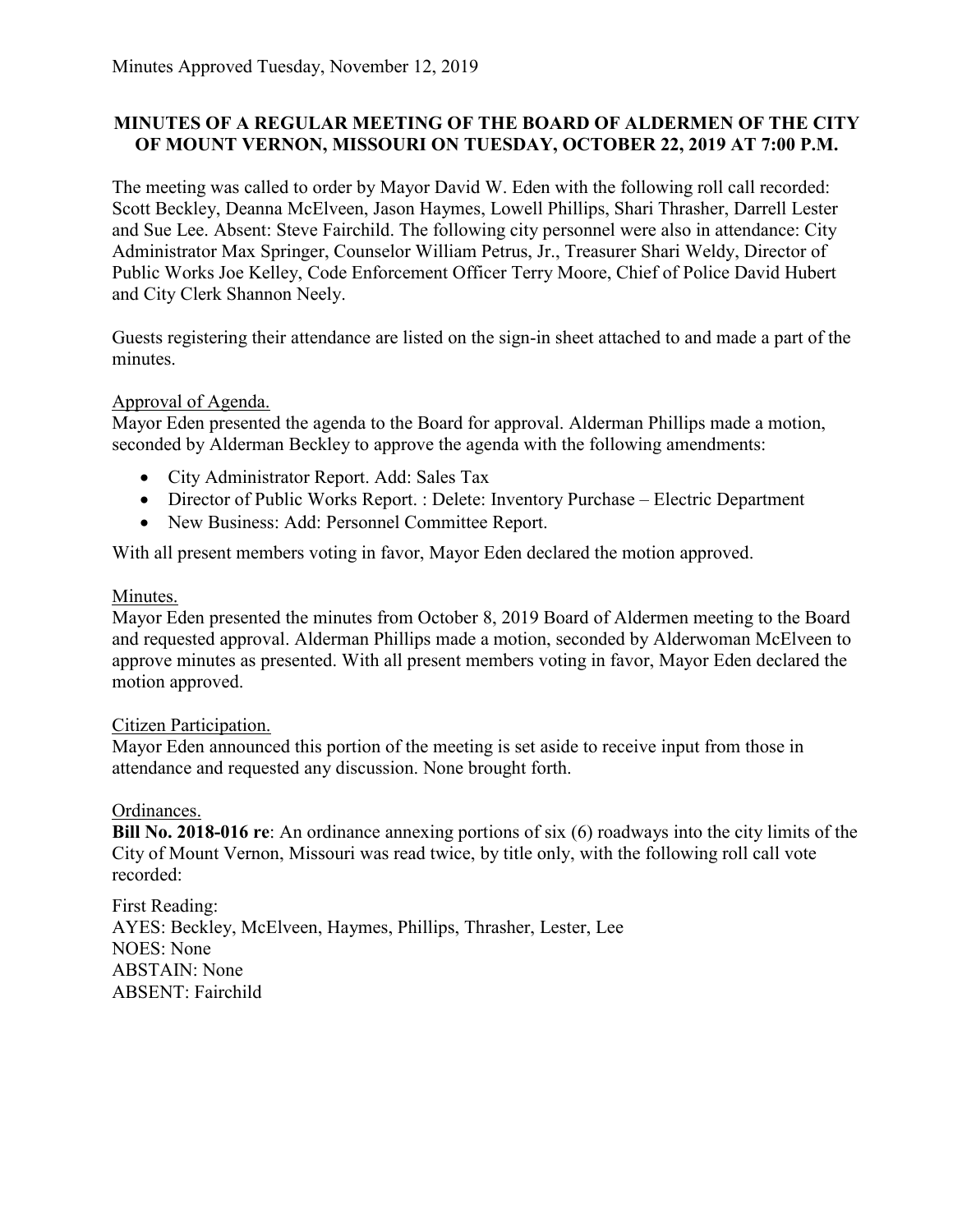Second Reading: AYES: Beckley, McElveen, Haymes, Phillips, Thrasher, Lester, Lee NOES: None ABSTAIN: None ABSENT: Fairchild

Bill No. 2019-016 was declared passed and sent to the Mayor for signature. Bill No. 2019-016 thus became Ordinance Number 1.280.

**Bill No. 2019-017 re**: An ordinance authorizing execution of a contract by and between the City of Mount Vernon, Missouri, a municipal corporation, and Kelsey and Kathryn Rutledge for sale of real property by the city, and authorizing the Mayor to sign all documents necessary for the conveyance, was read twice, by title only, with the following roll call vote recorded:

First Reading: AYES: Beckley, McElveen, Haymes, Phillips, Thrasher, Lester, Lee NOES: None ABSTAIN: None ABSENT: Fairchild

Second Reading: AYES: Beckley, McElveen, Haymes, Phillips, Thrasher, Lester, Lee NOES: None ABSTAIN: None ABSENT: Fairchild

Bill No. 2019-017 was declared passed and sent to the Mayor for signature. Bill NO. 2019-017 thus became Ordinance Number 14.309.

**Bill No. 2019-018 re**: An ordinance authorizing execution of a contract by and between the City of Mount Vernon, Missouri, a municipal corporation, and Timothy S. Hogan for sale of real property by the city, and authorizing Mayor to sign all documents necessary for conveyance was read twice, by title only, with the following roll call vote recorded:

First Reading: AYES: Beckley, McElveen, Haymes, Phillips, Thrasher, Lester, Lee NOES: None ABSTAIN: None ABSENT: Fairchild

Second Reading: AYES: Beckley, McElveen, Haymes, Phillips, Thrasher, Lester, Lee NOES: None ABSTAIN: None ABSENT: Fairchild

Bill No. 2019-018 was declared passed and sent to the Mayor for signature. Bill No. 2019-018 thus became Ordinance Number 14.310.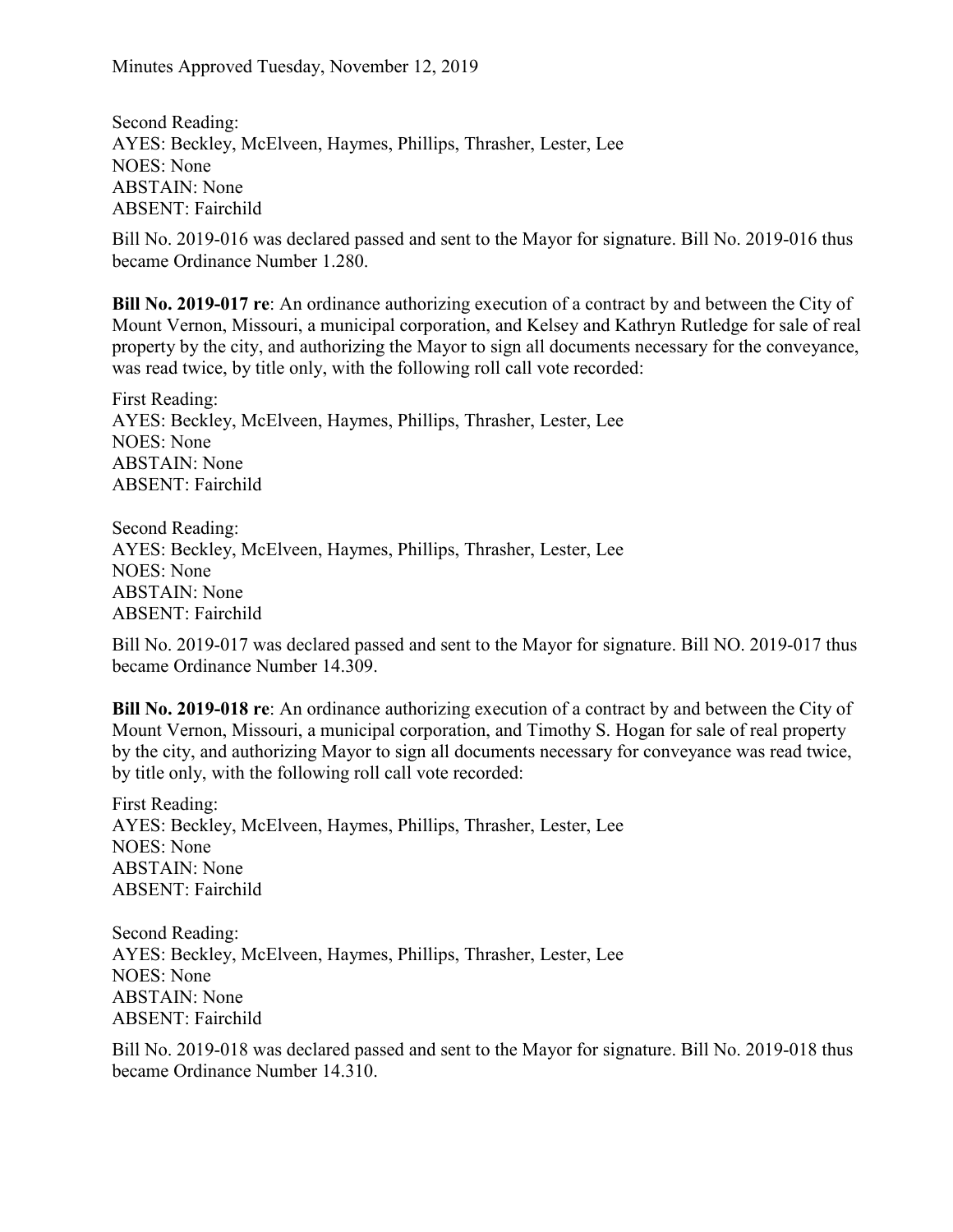# Department Reports.

City Administrator.

Springer held discussion on the following items:

- Request for transformers. Springer requested permission to purchase two (2) 500 KVA stepdown transformers for inventory replacement for transformers damaged by waste-disposal truck at Reyco. Discussion was held. Alderman Haymes made a motion, seconded by Alderman Phillips to proceed with purchase of two (2) 500 KVA transformers for inventory replacement for \$16,690.00. With all present members voting in favor, Mayor Eden declared the motion approved.
- 417 Athletics Sewer Main. Springer requested approval of an agreement with HDR Engineering to design construction documents, apply for DNR permitting and supervise installation of approximately 500 ft. sewer main from Landrum Street to the edge of 417 Athletics property. Discussion was held. Alderman Phillips made a motion, seconded by McElveen to approve agreement with HDR Engineering as requested. With all present members voting in favor, Mayor Eden declared the motion approved.
- Bucket Truck. Springer requested authorization to purchase a 2020 Altec AM55 truck for the Electric Department. Springer noted this was originally put in the budget to purchase in 2020, but received notification of availability of a new truck which will be delivered to Springfield in December. Springer noted the truck could be paid out of electrical reserves from current year budget funds. Discussion was held. Alderwoman Lee made a motion, seconded by Alderman Phillips to proceed with purchase through the Missouri State Purchasing program for a 2020 Altec AM55 truck and an 18-ft. trailer for up to \$194,050.00. With all present members voting in favor, Mayor Eden declared the motion approved.
- WWTF Plant Management Contract. Springer requested permission to proceed with solicitation for proposals for operation and management of the Wastewater Treatment Facility. Discussion was held. Alderwoman Lee made a motion, seconded by Alderman Phillips to proceed with solicitation for proposal for management and operation of Wastewater Treatment Facility. With all present members voting in favor, Mayor Eden declared the motion approved.
- Sampling Meter WWTF. Springer reported an obsolete sampling meter has quit working at the Wastewater Treatment Facility UV building. Springer requested permission to proceed with purchase of a replacement sampling meter at a cost of \$5,227.00 from USA Blue Book. Discussion was held. Alderman Haymes made a motion, seconded by Alderman Phillips to proceed with purchase of sampling meter for \$5,227.00. With all present members voting in favor, Mayor Eden declared the motion approved.
- Request for survey. Springer requested permission to proceed with Anderson Engineering to perform a survey on 6.59 acres for a cost of \$1,500.00. Springer noted the survey is for land recently approved by the Board to sell to Kelsey Rutledge. Springer noted he had contacted Aaron Austin, Anderson Engineering and Sam Goodman. Discussion was held. Alderman Haymes made a motion, seconded by Alderman Phillips to proceed with Anderson Engineering for land survey for 6.5 acres for up to \$1,500.00. With all present members voting in favor, Mayor Eden declared the motion approved.
- Sales Tax. Springer presented the sales tax report and requested any discussion. None brought forth.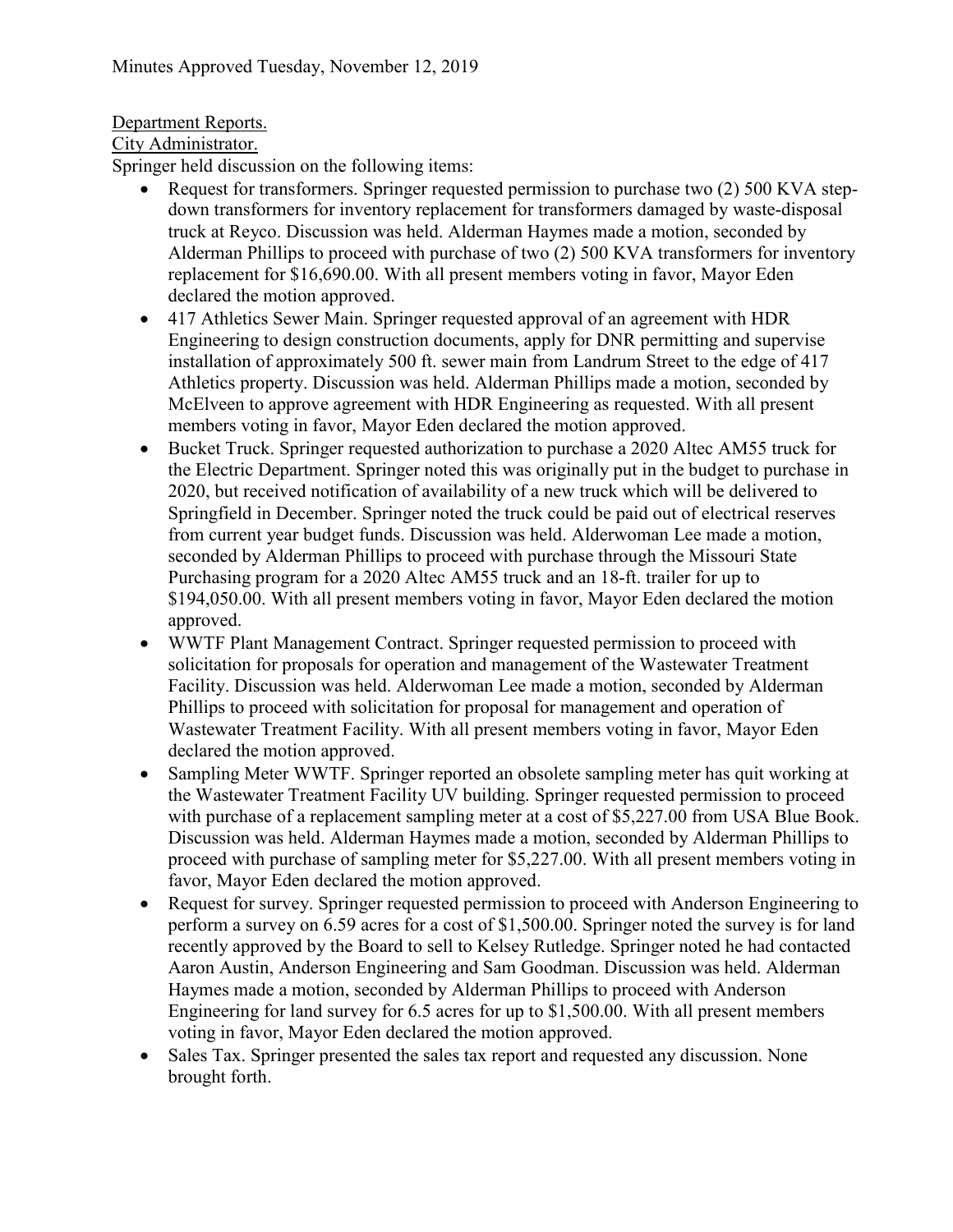## Treasurer.

Weldy held discussion on the following items:

- Bills. Weldy presented the bills paid report and requested any discussion. None brought forth.
- Bills Over \$5,000.00. Weldy presented the bills over \$5,000.00 report to the Board for consideration. Discussion was held. Alderwoman Lee made a motion, seconded by Alderwoman McElveen to proceed with payment of Bills over \$5,000.00 as presented. With all present members voting in favor, Mayor Eden declared the motion approved.
- September Treasurer Report. Weldy presented the September 2019 Treasurer report to the Board for consideration. Alderwoman Lee made a motion, seconded by Alderwoman Thrasher to approve September 2019 Treasurer Report as presented. With all present members voting in favor, Mayor Eden declared the motion approved.
- Budget Amendments. Weldy presented a list of budget amendments and requested the Board consider approval of. Discussion was held. Alderwoman Lee made a motion, seconded by Alderman Beckley to approve the budget amendments as presented. With all present members voting in favor, Mayor Eden declared the motion approved.
- Investments. Weldy presented an investments bid tab to the Board for two certificates of deposit which have matured in the Edward Jones Light Fund. Weldy noted the bucket truck will be purchase with a portion of the electric reserve, with remaining \$220,000.00 available for investment. Discussion was held. Alderman Haymes made a motion, seconded by Alderman Beckley to approve investment of \$220,000.00 with Great Southern Bank at 1.97% interest for eighteen (18) months. With all present members voting in favor, Mayor Eden declared the motion approved.

# Public Works.

Kelley announced he had nothing on his report to discuss, but welcomed any questions. None brought forth.

# Code Enforcement.

Moore held discussion on the following items:

- Planning and Zoning Commission report.
	- o Moore reported 417 Athletics have submitted a site plan for the new facility, but his office has not received the electrical drawings to review.
	- o Moore noted Fidel Gomes, property owner of 1025 South Market Street, has responded to notification of failure to clean up property and has assured Moore that clean-up of property will be complete in thirty (30) days. Discussion was held.

## Police.

Hubert held discussion on the following items:

- Statistical Report. Hubert presented the September Statistical Report and requested any discussion. None brought forth.
- Additional Items of Discussion. Hubert reported Officer Benitez is in labor at the hospital with baby expected soon. Discussion was held.